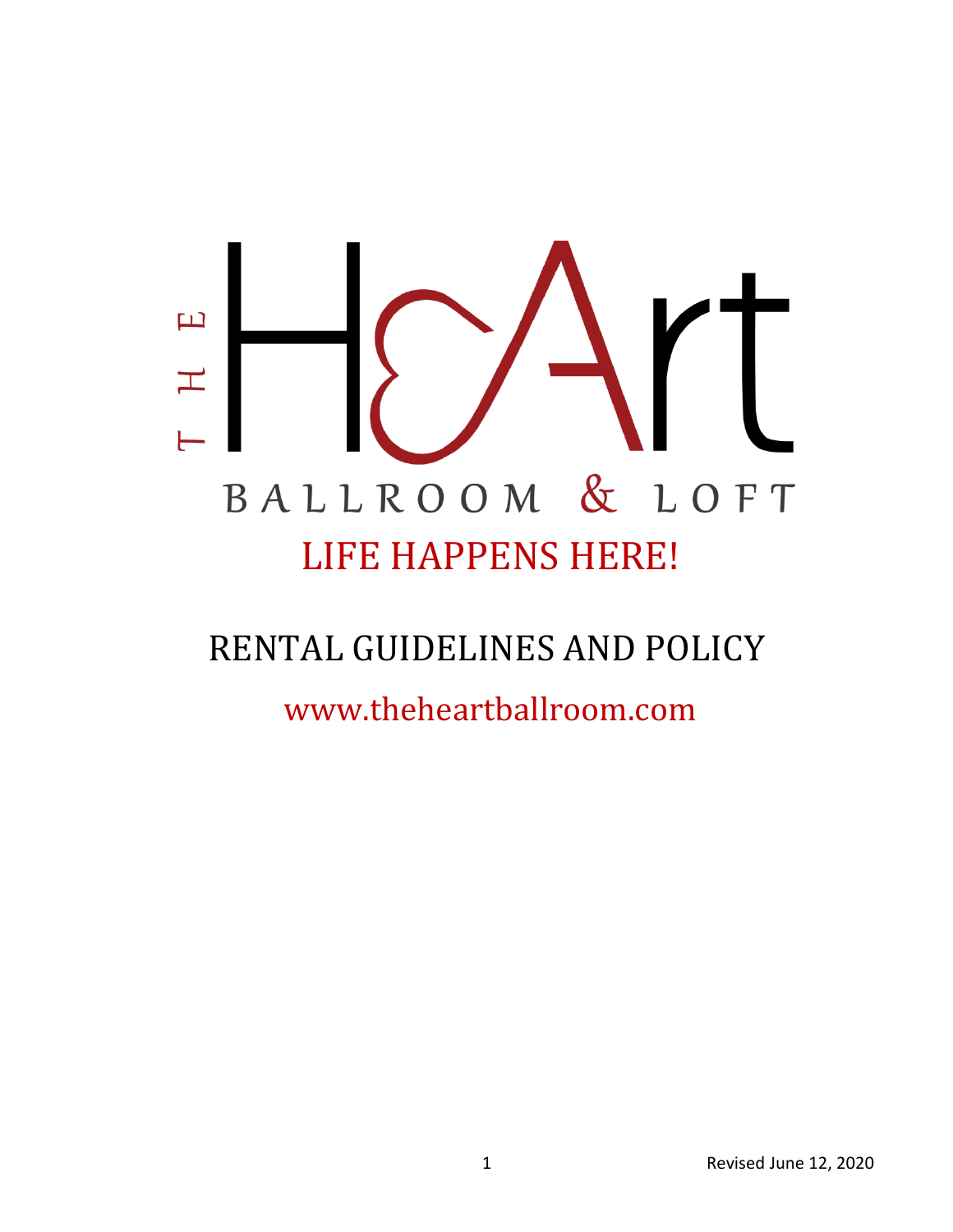#### **ATTENDANCE/SEATING LIMITS:**

Banquet Room: 200 (with Banquet Tables), 300 (theater), 500 standing room

#### **RATES Main Room Non- Event -**\$75/hr **Main Room Event:** \$140/hr (6hr minimum Mon-Thurs) Overage Fee: \$50 every ½ hour • \$75/hr additional Set Up Time fee • Overage Fee: \$150/hr **Pricing Packages** All Pricing Includes 6 Hours Use (Setup, Breakdown & Cleanup Included) Chairs & Tables. (Taxes & Fees not included) Weekdays (Monday thru Thursday) are ONLY \$850 - Weekend pricing packages below The HeART The TOTAL The ROYAL The D.I.Y Package Package Package Package **Includes: The HeArt Package** The TOTAL Package + 1 Addt'l Hour Venue (w/o use of Balcony) 4 Additional Hours (10 Total) Can't find the Package that works for 10 90' Inch Round Tables 5 Addt'l Round Tables Seating for up to 200 guests vou? 2 Rectangle Food Table 50 Addt'l Banquet Chairs Table Covers (Choice of Color) Table Covers (White or Black) Just make your own! Tell us what you 100 Banquet Chairs Chair Covers (Choice of Color) Complimentary Table Covers (Black) **Chairs Covers (White or Black)** Sound System + 2 Mics want us to provide! Chair covers available for add'tl fee **Up Lighting** 2 Servers minimum Friday - \$1200 Friday - \$1400 We'll GLADLY give you a Friday - \$1600 Saturday - \$1800  $\sf Saturday \cdot \$2100$ Saturday-\$1500 **OUOTE!** A Minimum NON-REFUNDABLE Deposit of \$700 & a signed contract is required to reserve your date. No Exceptions.<br>Please refer to our Guidelines & Policy Book for info regarding cancelations & other additional information rega

\$160/hr if you would like to add more hours or cut into another time slot. Please Note: Any events after 2am are charged a rate of \$250/hr. No events allowed beyond 3am.

Note: Rap Concerts, Teen/College Parties or any events as per the discretion of The HeArt Ballroom will not be permitted to go past 12am.

Please Note:

*Non-Events* Consist of Meetings, Rehearsals, Castings, Lectures and any other thing deemed "non-event" by The HeART Ballroom.

*Events* Consist of Parties/ gatherings/ live entertainment/ open mics/ celebrations and any other kind of happening deemed "event" by The HeART Ballroom.

#### **DEPOSIT**

- A non-refundable 50% deposit or \$700 (whichever is lower) and a signed rental agreement are required to reserve a specific rental date. A 100% deposit is required on all discounted bookings valued \$500 or less. Confirmation will be awarded on a "first come, first served" basis in accordance with the receipt of the reservation deposit. An invoice or receipt and copy of our rental guidelines and policy will be returned to the client and will act as confirmation of the reservation.
- **Deposits are non-refundable.**
- All prices are subject to change. Prices are *guaranteed* at the time of booking event.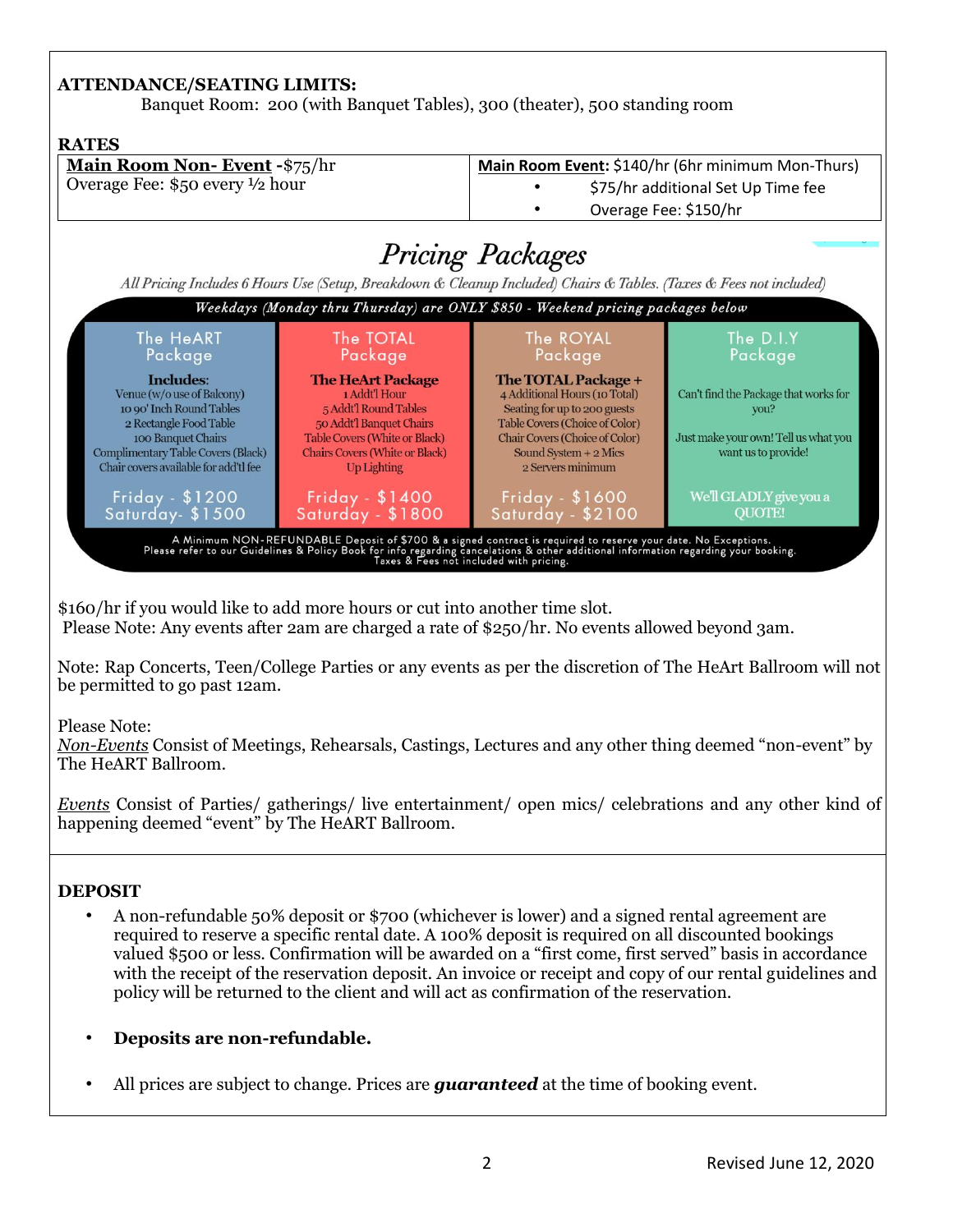#### **DAMAGE/SECURITY DEPOSIT**

A damage deposit of \$150.00 is required 2 weeks in advance of any event. Deductions from this deposit will be made for any damages. Should the damage amount exceed the deposited amount, the client accepts full responsibility for all charges. Any balance of the damage escrow will be returned to the client following the event. If we deem the space underwent normal wear and tear after your event you will receive your full security deposit by mail within no more than 7 Business Days after you event unless otherwise stated. **An alternate to the damage deposit is to place a signed credit card authorization in the Client's name on file.**

#### **Things that may cause your damage deposit will be deducted in full(not limited to list)**

Your event not ending on time - Damage to space that was not there prior to your arrival - Damage to furniture - Misuse of facility - Items being stolen from facility - Guests smoking inside facility - Unauthorized drinking inside facility - Furniture not placed back in original place (for clients doing selfsetup) - Confetti being used.

#### **PAYMENT**

- Payments preferred in Cash
- Deposits may be paid by check, payable to **The HeART Ballroom**
- **No checks will be accepted less than 2 weeks prior to event date.**
- Full balance must be paid 2 weeks prior to event date or late fee of \$50/wk will be applied.
- Payments can be made with PayPal  $(3%$  fee theheartballroom@gmail.com )
- Payments can be made by credit card  $(4\%$  fee By Phone or in person)

#### *Payments can be made according to a 3-4 plan payment schedule based upon our discretion or in full. (10% fee applied for payment plans)*

#### **CANCELLATION POLICY**

- Must be done within 2 months of event day
- All payments made to The HeArt are non-refundable.
- Partial payment may be refunded at the discretion of The HeART
- Any owed balance toward the required minimum deposit would be owed and required to be paid immediately.
- A new date (within 2 months into the future) can be chosen at a Discounted Rate upon discretion of The HeArt Ballroom.

#### **HOURS AGREEMENT**

It is understood that your rental time is for the hours you book only. Overage time will be charged and applied as indicated below.

- Setup and break down time are included within the hours that you book (unless stated otherwise).
- **DO NOT** instruct your guests to arrive at an earlier time, prior than your scheduled time block.
- **DO NOT** instruct your guests to arrive at the event start time indicated on your contract This is your setup time.
- If your guests arrive prior to your scheduled booking you/they may be asked to wait outside.
- If you need additional time to set up, you will be required to purchase additional hours.
- Event rental is based on your time period and must not exceed that time frame unless prior arrangements are made.

*Please note: We are not and do not run the same way as your average hall, club, or bar. We are a shortterm space facility so every hour you would like to use, WE CAN DO THAT…for an additional fee.*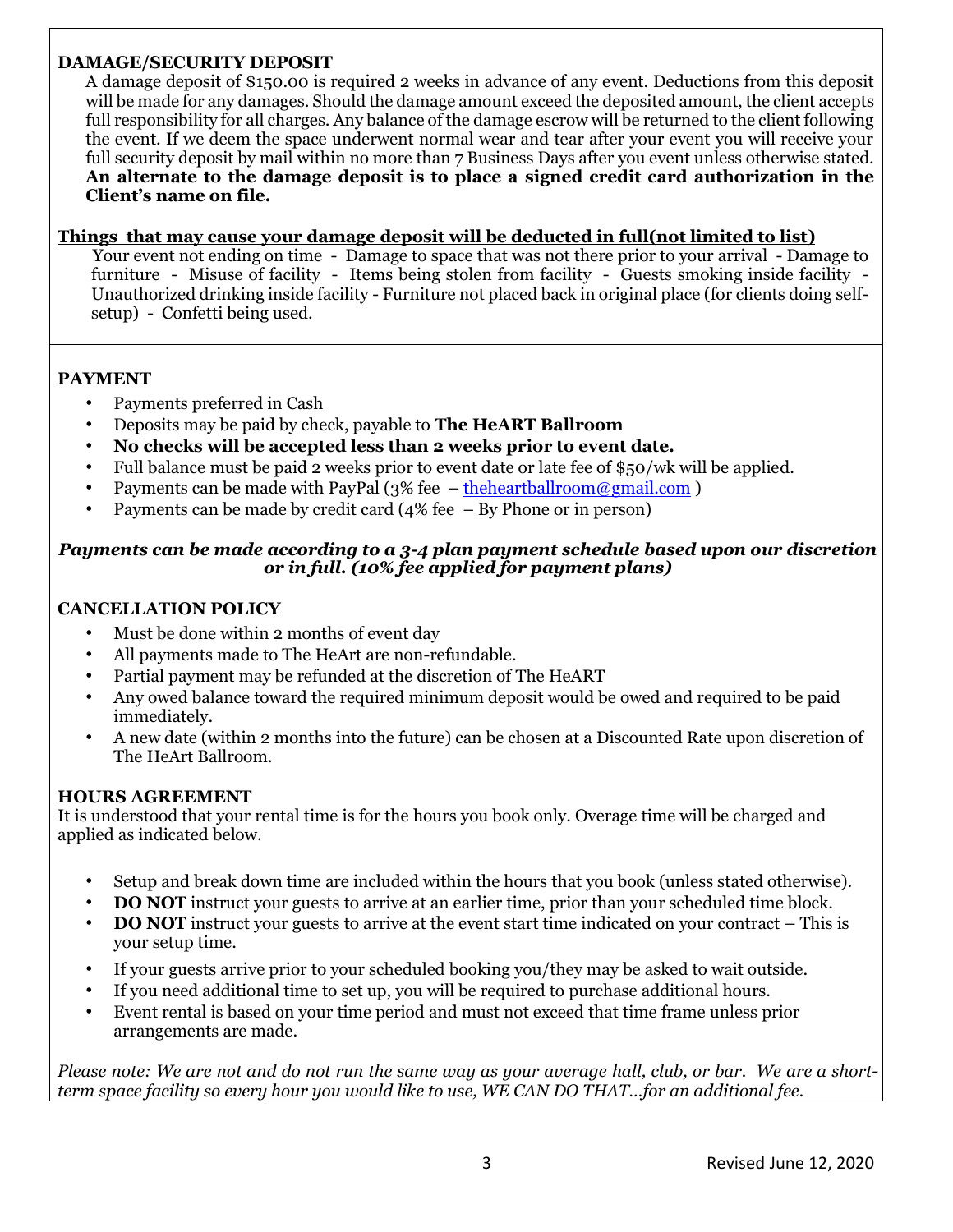Immediately following the booking, the Renter shall be required to leave the facility in an orderly condition, free of any food, beverages, equipment, etc. brought onto the property by the lessee, guests, vendors or associates. All trash is to be disposed of in the garbage cans provided.

**If everyone from your group has not left the premises by your scheduled end time, you will risk losing your damage/security deposit. This includes your guests, staff, DJ's and you please make sure that they leave when you do.**

#### **SITE AGREEMENT**

You consent to a walk through prior to your event or booking as well as after your event and booking to check the space.

#### **FOOD**

- The HeART Ballroom in partnership with Ocho Rios Kitchen offers on-site catering (Ask for a Quote/Menu)
- Outside Catering is allowed. Caterer will be requested to sign a liability waiver form.

#### **BEVERAGE**

In the event we allow you to bring in your own Alcohol, you MUST:

- o **Hire Our armed guard for every 75 people**
- o **Hire our bartender (\$20/hr)**

 *Please Note: When bartenders are hired, none of the members of your group (including yourself) are allowed behind the bar to help serve. In addition they (you) are not allowed to pass out bottles to tables, individuals or do any such thing to obstruct the authority, judgment of or nature of the duties of the bartender(s).* 

- o **If the sale of alcohol is to be intended, you must obtain a social affair permit 30 days prior to event date. You are responsible for initiating the process and obtaining the necessary non-profit tax exempt document, printing the ABC form, acquiring necessary signatures (of which The HeART Ballroom must sign first), payment and mailing it in. You will not be able to sell alcohol on your day without this permit. If you do not acquire the social permit, and still would like to serve alcohol, it would have to be for free and for safety purposes, you** will **be required to hire OUR bartender(s) at which time there will be no exception to this rule.**
- o **Cease the serving of alcohol 1 hour prior to your event end time**

**FOR ALL BEVERAGES YOU CONSENT TO** 

- o **Giving bottles/ cans to guests is strictly prohibited. Cups ONLY**
- o **Bring your own ice**
- o **Provide Certificate of Insurance listing THE HeART as additional insureds**

#### **CONDUCT**

- There is absolutely NO SMOKING anywhere inside the building. If you or your guests are found smoking inside the premises, including the bathroom, The HeART Ballroom holds the right to kick the offender out. If continued, your booking can be ended immediately with no refund. Remember that your guests are ultimately the renter's responsibility
- Smokeless cigarettes are permitted with our consent.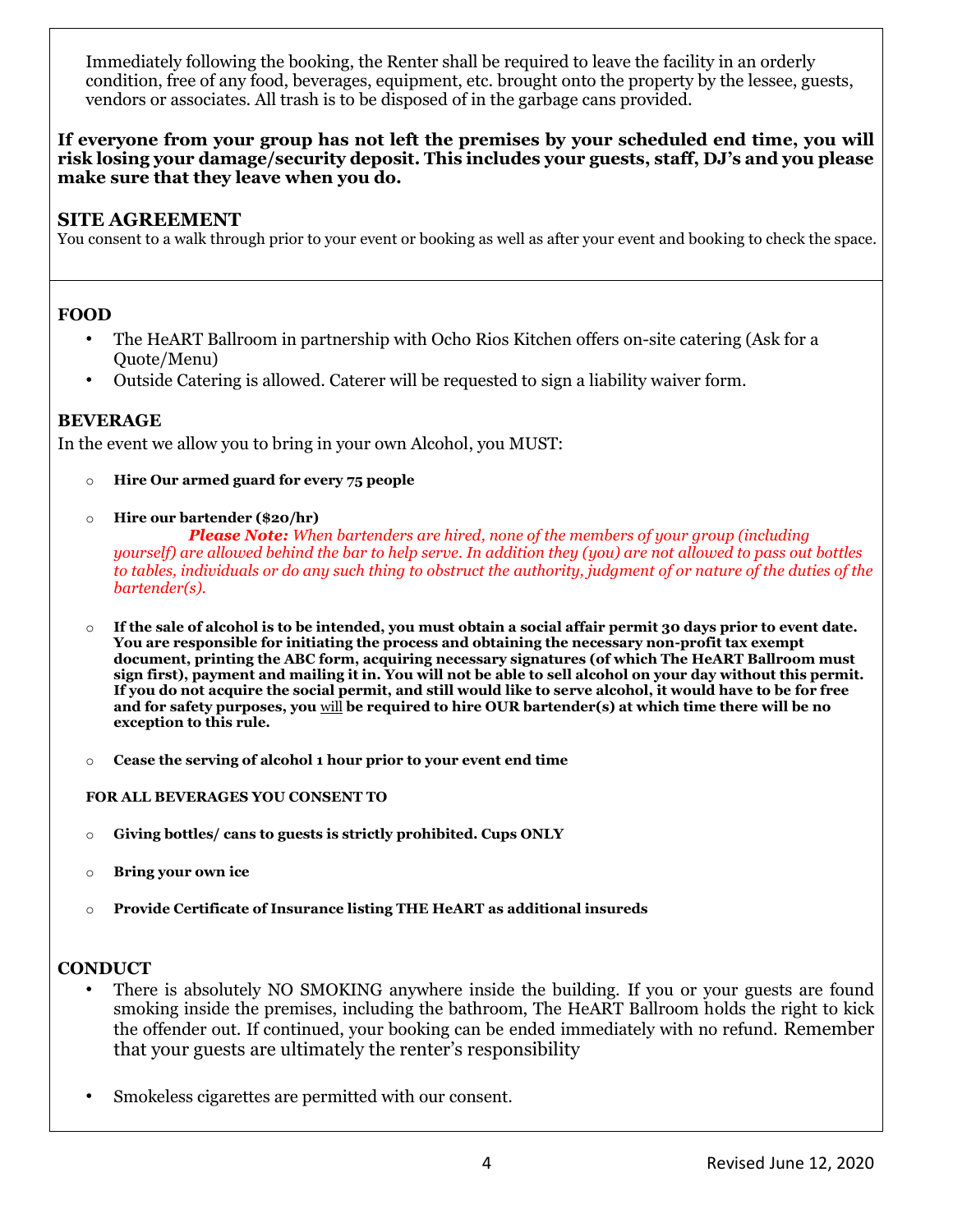- The Renter shall be liable for all breakage and other damage or loss to property resulting from the occupancy and use of the building and grounds, other than normal wear and tear. No equipment shall be transferred from one room to another or from one floor to another except by permission of The HeART Ballroom.
- The Renter shall not remove, alter, adjust, or otherwise change any light fixtures or light bulbs, or turn off any electrical circuit breakers. Violation of this rule will result in forfeiture of the damage deposit plus the cost of any damage caused by such violation.
- At no time may guests loiter outside of the building.
- At no time may guests stand outside the entrance of the building and smoke. Smoking is not permitted on the grounds.
- Gambling, disorderly conduct, boisterous or profane language, use of tacks or nails, confetti, or rice, use of products which produce smoke indoors, is strictly prohibited. (Please call us well in advance of your rental date if you have any questions or concerns.)
- The Renter shall assume full responsibility for the character, acts and conduct of all persons admitted to the premises during the term of the rental contract and Lessee shall comply with all laws, ordinances, rules and regulations of the State of New Jersey and Essex County. If a violation occurs and is not immediately corrected, The HeART Ballroom will terminate the event with no refund.
- Applicant or applicant's representative must have a cell phone for emergency calls.
- If you, the renter, or your guests use the building and or outside premises for anything other than the intended use you will forfeit all deposits and fees and be responsible for any fines or damages where applicable.
- Newark has a sound ordinance in effect after 12am. We do not want the sound from your event to travel outside. If you or your DJ does not comply with this, The HeArt Ballroom holds the right to end your event at any time with no refund. In addition, if the police are involved & a ticket is given because of extremely loud music or any other misconduct from event, the renter will assume full responsibility for any tickets or summons issued.
- If any situation happens that is not justified by The HeART Ballroom as normal activity and may directly interfere with the safety of guests/staff or directly impact the business sustainability of The HeART Ballroom, We hold the right to end your booking immediately.
- If your event has gone over time and you refuse an overage fee, we reserve the right to end your event immediately.
- **The HeART Ballroom** reserves the right to refuse rental of the facility to any person, group or organization that has in the past, violated any policies and procedures, rules and regulations or has shown a disregard for persons or property or who in the opinion of **The HeART Ballroom** did not conduct themselves in a peaceable and appropriate manner.
- Due to the nature of your event, The HeART Ballroom holds the right to mandate the hiring of a security guard/ police officer for any event at the client's expense.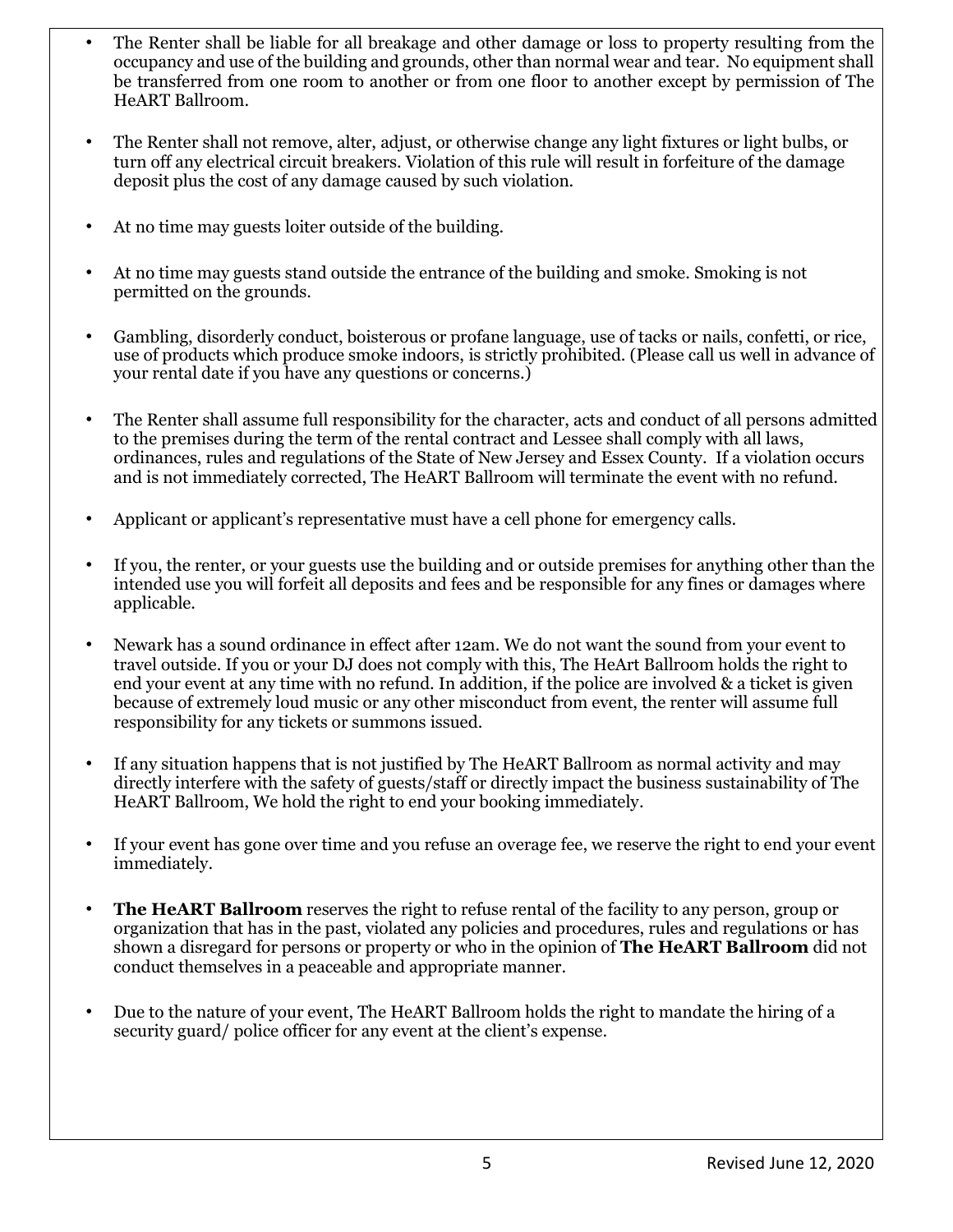#### **TICKETED PARTIES**:

For all ticketed parties that is open to the public, WE RESERVE THE RIGHT TO LET YOU KNOW WHICH TYPE OF SECURITY AND QUANTITY IS NEEDED AT YOUR EVENT AT ANY TIME DURING YOUR CONTRACT.

Security Ratio:

1 Security guard for every 75 persons inside

2 Security guards at the door (1 male & 1 female)

1 Police officer to every 200 Persons

TEENAGE/COLLEGE GROUPS: Reservations must be made by an adult at least 21 years old. Teenage groups must be adequately chaperoned during the entire event (1 adult per every 25 teens). In addition, Security/Police will be required at client's expense.

10 PERSON STAFF/CHAPERONE/SECURITY MINIMUM FOR ALL TEEN/COLLEGE EVENTS REGARDLESS OF HOW MANY PEOPLE EXPECTED. STAFF MUST BE ALLOCATED AS FOLLOWS:

1 STAFF – EACH BATHROOM (Male & Female) 4 STAFF - MAIN ROOM 1 STAFF - STAGE AREA **1** SECURITY - UPSTAIRS HALLWAY/BATHROOMS **2** OFFICERS DOING SCREENINGS/ PATDOWNS AT DOWNSTAIRS DOOR

If you do not have adequate security present at your event start time, we reserve the right to not allow your event to happen until your security arrives.

#### GROUPS WITH CHILDREN:

Children are not allowed to continuously run around, jump on furniture, jump off chairs/tables/furniture, and pull on fixtures, doors or objects inside/attached to the facility that could cause damage to property. Children must be adequately chaperoned during the entire event. The HeART Ballroom is not responsible for watching children entering or leaving the facility or injury that may occur to children because of their own activity. The Lessee is responsible for all damages that may occur because of child tampering

#### **LIABILITY**

- The HeART Ballroom and its members, affiliates and representatives, assume no liability for theft, injury to guests or damage to guests' vehicles or property while attending an event/booking at our facility or while entering and exiting the building.
- Noise/ music from outside may occur during your event, unfortunately we will have no control of that.
- The HeART Ballroom assumes no responsibility for any food, snacks, beverages, or other items the lessee brings into the building.
- The HeART Ballroom assumes no responsibility for any ill result that may occur to your guests from the consumption of food, snacks, beverages, or other items the lessee brings into the building or items consumed from our or any other off site caterer.
- The HeArt Ballroom assumes no responsibility for any ill result that may happen to your guests in relation to alcohol consumption on and off our premises after they have consumed what you have provided.
- We are not responsible for watching your personal belongings do not assume responsibility for items left after the rental time.
- We are not responsible for failure to provide service to you due to acts of God, the law intervening, or any other thing that is out of our control. In addition, we will not offer a refund because of these happenings but are open to discuss necessary accommodations.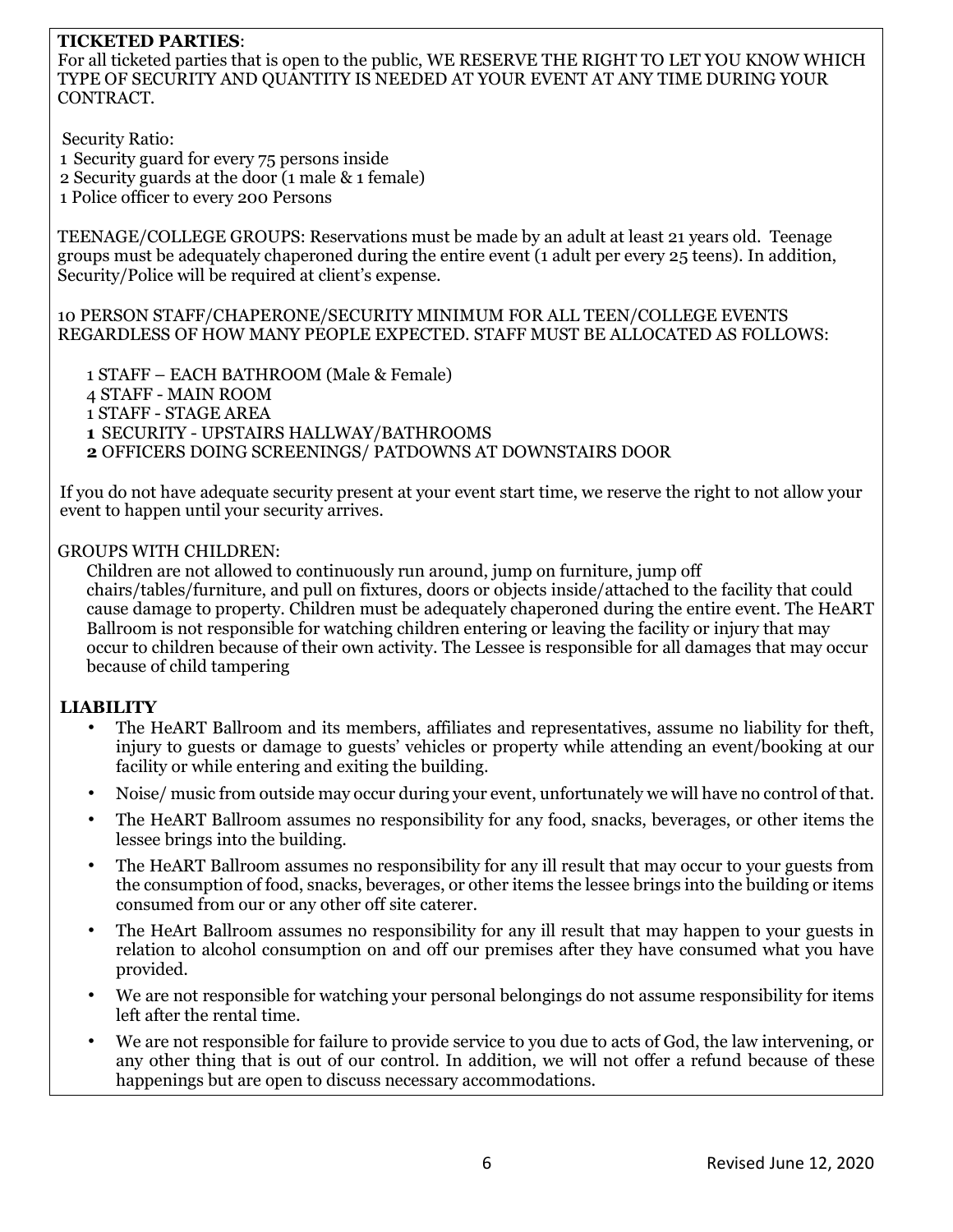- All payments are non-refundable. If you miss your reserved day, you can schedule a new day up to 2 months (based on our availability) within a 10-day period. Throughout the 10-day period, we will hold the rescheduling as your responsibility to initiate.
- To protect parties involved, equipment and facilities will be inspected before and after each event.

#### **SET-UP**

- **UNLES OTHERWISE STATED, You are responsible for setting up your furniture and placement.** *If you would like for us to set up for you, we can provide staff to help you for your entire event for an additional \$60 per staff (4 hours)*
- Your team that is assisting you with removing your items from the building, cannot have consumed an abundance of alcohol or be drunk.
- All candles must be contained. Open flames are prohibited.
- No decoration shall be displayed on or hung from the ceiling or walls without prior consent from
- The HeART Ballroom. Violation of this rule will result in the loss of damage and any additional cost of replacing all ceiling tiles and/or wall sections.
- No confetti is allowed. If you decide to use confetti & leave it on the tables and floor, a \$150 fee will be deducted from your damage deposit.
- No taping signs on entrance door without The HeART Ballroom's consent
- Approved products to use for hanging are: [Command Adhesive Poster Strips,](http://www.northlandwholesale.com/3m-commercial-office-supply-div-command-adhesive-poster-strips-removable-48pk-p-67812.html?zenid=kka2msd1pp7o2tg7vq85m6m2o2) [or](http://www.northlandwholesale.com/3m-commercial-office-supply-div-command-adhesive-poster-strips-removable-48pk-p-67812.html?zenid=kka2msd1pp7o2tg7vq85m6m2o2) Scotch 3M mounting squares, mounting putty& industrial strength Velcro tape.
- Lessee shall remove all adhesive materials from walls, ceilings, tables, chairs and windows. Violation of this rule will result in loss of damage deposit.
- Dropping off items before your event must be made according to a schedule. Dropping off items' hours before your booking without confirmation by The HeArt Ballroom is strictly prohibited.
- Deliveries from 3rd Party Vendors need to be made as close to your booking time as possible.
- Lessee must not use decorations, which will deface the walls, ceilings, floors, etc. No rice, bird seed or confetti is permitted.

#### **CLEAN UP**

- Chairs must be stacked properly (for D.I.Y Clients Only)
- You are responsible for placing all rubbish in plastic bags.
- Everything that is brought into the building by the lessee must be removed before vacating the building.
- Room needs to look just like it did upon your initial entry.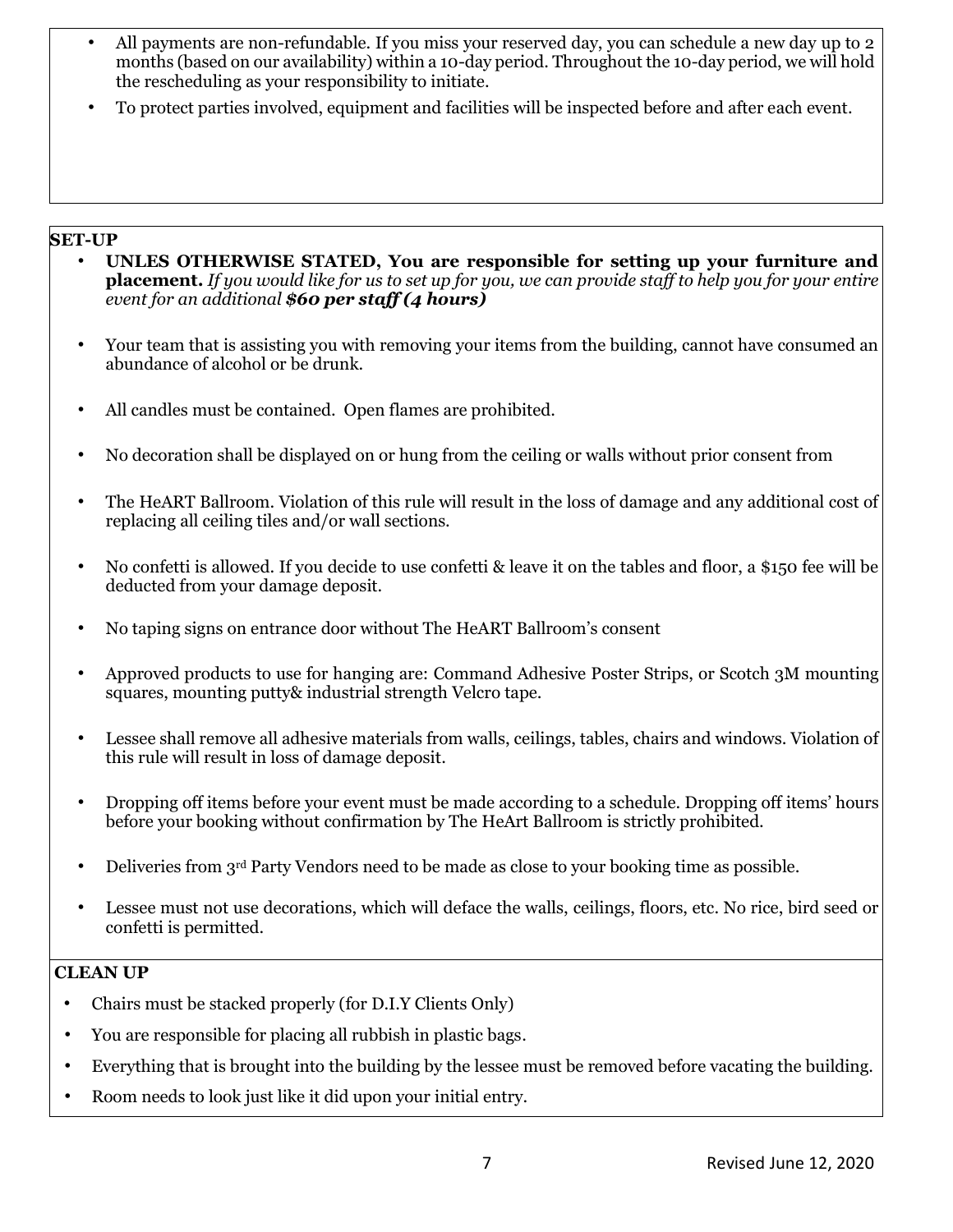#### **LINENS - PACKAGES THAT INCLUDE LINENS**

Any Additional linen that you may need must be pre-ordered at least 2 weeks from the event date to guarantee availability.

If your package includes linens, unless otherwise notified within 2 weeks of your event date, we will only provide linens based on the number of people/ guests you indicate on page 1 of this form.

Rush order on additional linens can be done at least 2-3 days before your event and is an additional \$150 fee

We will not be able to provide you with linens on the day of your event as a spur of the moment (except if available).

While keeping as close to your vision as possible, we reserve the right to substitute chair or table (colors/ fabric type) if our in-house supply becomes unavailable or damaged.

#### **PACKAGES THAT DO NOT INCLUDE LINENS**

If you would like Chair & Table Covers, they must be Must be pre-ordered and paid for at least 2 weeks prior to your event. If you need these items, you MUST contact us 2 weeks prior to your event.

Rush order on linens can be done at least 2-3 days before your event and might incur an additional fee.

We will not be able to provide you with linens on the day of your event as a spur of the moment (except if available).

If you do not order linens from us for your event and are bringing food, we do not provide linens for the food table.

While keeping as close to your vision as possible, we reserve the right to substitute chair or table (colors/ fabric type) if our in-house supply becomes unavailable or damaged.

| <b>Item</b>                                 | <b>Event Rental</b><br><b>Charge</b> | <b>Additional Items</b> |                 |
|---------------------------------------------|--------------------------------------|-------------------------|-----------------|
| Tablecloths                                 | \$10 each                            | <b>Item</b>             | Event Charge    |
| <b>Chair Covers</b><br>(Polyester/Spandex)  | \$80 for \$100                       | Photography             | Ask for Ouote   |
| Chair Sashes (Spandex,<br>Satin or Organza) | \$1 each                             | Videography             | Ask for Ouote   |
| Linen Installation                          | \$50                                 | Deejay                  | Ask for a Quote |
| Sound System                                | \$125                                | Catering                | Ask for a Quote |
| Cordless Microphone                         | \$25 Each                            |                         |                 |

 $\text{PARKING}$  – Private Parking is available for rent at 151 Broadway, Newark NJ. In addition, there is ample street